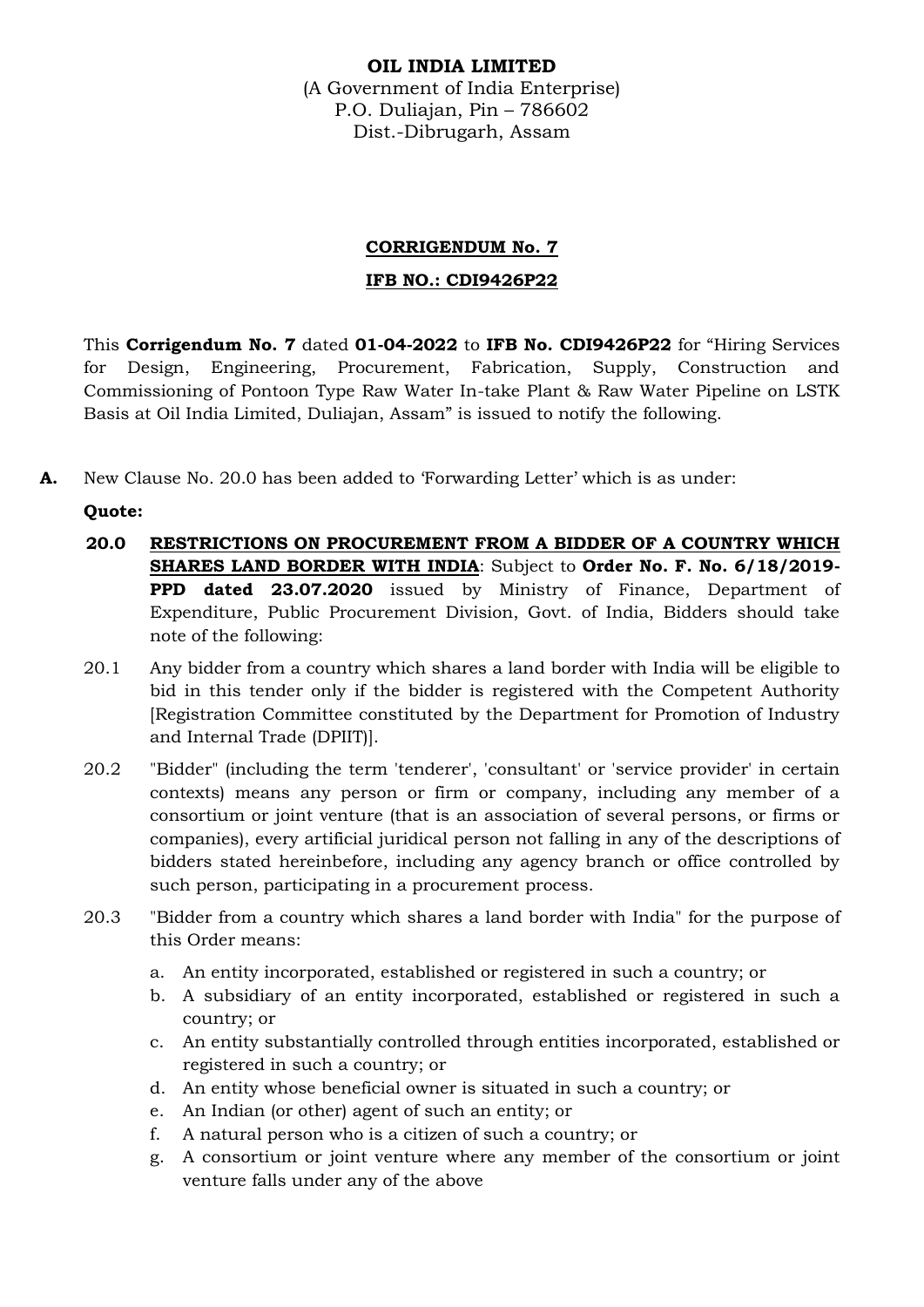- 20.4 The beneficial owner for the purpose of para 20.3 above will be as under:
- 20.4.1 In case of a company or Limited Liability Partnership, the beneficial owner is the natural person(s), who, whether acting alone or together, or through one or more juridical person, has a controlling ownership interest or who exercises control through other means.

Explanation:

- a. "Controlling ownership interest" means ownership of or entitlement to more than twenty-five per cent. of shares or capital or profits of the company;
- b. "Control" shall include the right to appoint majority of the directors or to control the management or policy decisions including by virtue of their shareholding or management rights or shareholders agreements or voting agreements;
- 20.4.2 In case of a partnership firm, the beneficial owner is the natural person(s) who, whether acting alone or together, or through one or more juridical person, has ownership of entitlement to more than fifteen percent of capital or profits of the partnership;
- 20.4.3 In case of an unincorporated association or body of individuals, the beneficial owner is the natural person(s), who, whether acting alone or together, or through one or more juridical person, has ownership of or entitlement to more than fifteen percent of the property or capital or profits of such association or body of individuals;
- 20.4.4 Where no natural person is identified under (20.4.1) or (20.4.2) or (20.4.3) above, the beneficial owner is the relevant natural person who holds the position of senior managing official;
- 20.4.5 In case of a trust, the identification of beneficial owner(s) shall include identification of the author of the trust, the trustee, the beneficiaries with fifteen percent or more interest in the trust and any other natural person exercising ultimate effective control over the trust through a chain of control or ownership.
- 20.5 An Agent is a person employed to do any act for another, or to represent another in dealings with third person.
- 20.6 The successful bidder shall not be allowed to sub-contract works to any contractor from a country which shares a land border with India unless such contractor is registered with the Competent Authority. A declaration as per **Exhibit-I** in this respect to be submitted by the bidder.
- 20.7 **Validity of registration**: In respect of tenders, registration should be valid at the time of submission of bids and at the time of acceptance of bids. In respect of supply otherwise than by tender, registration should be valid at the time of placement of order. If the bidder was validly registered at the time of acceptance/placement of order, registration shall not be a relevant consideration during contract execution.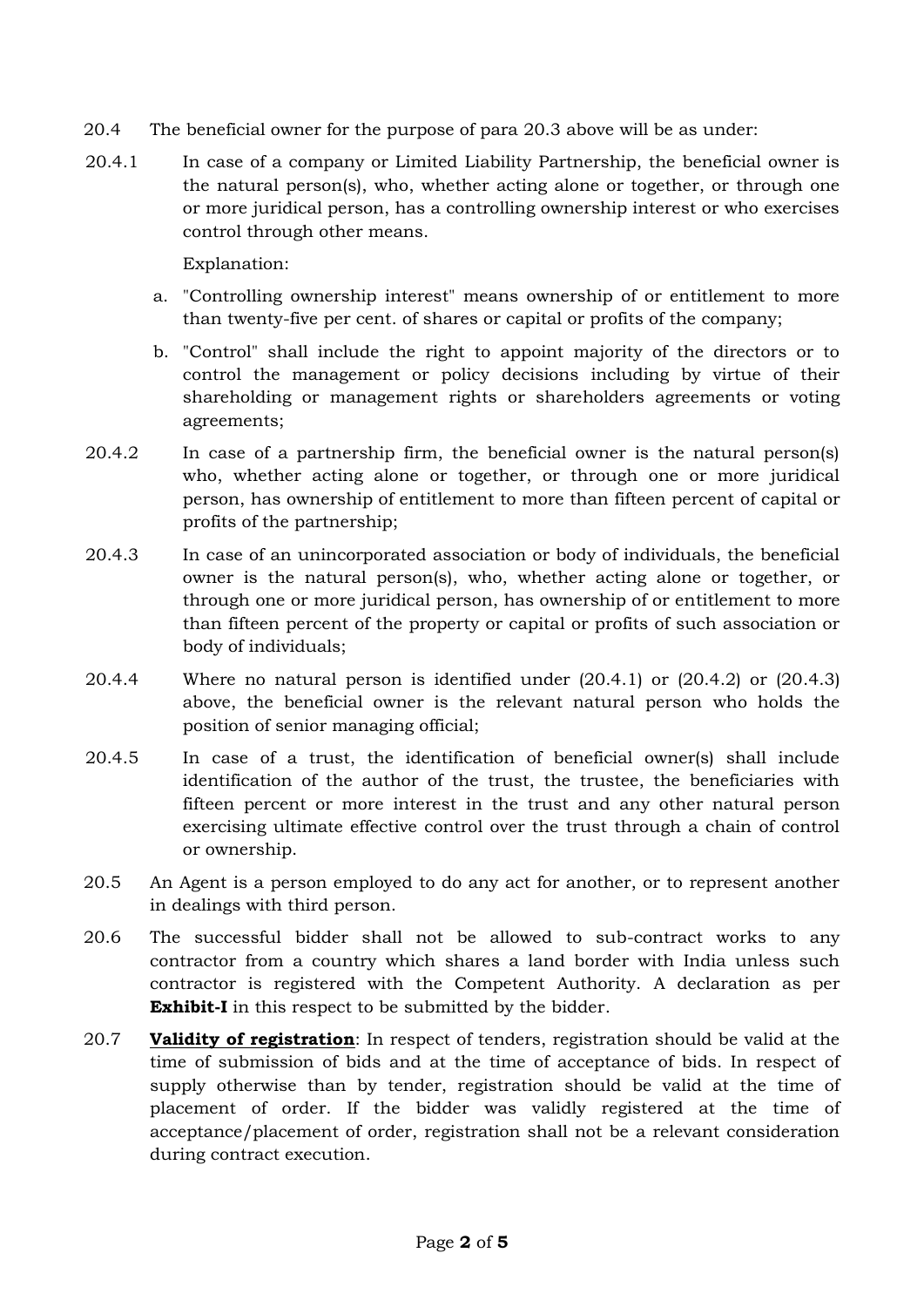20.8 The bidders to provide an undertaking as per **Exhibit-II** along with their bid complying with Clause No. 20.1 above. If such certificate given by a bidder whose bid is accepted is found to be false, this would be a ground for immediate termination and further legal action in accordance with law.

## **: Unquote**

**B.** All others terms and conditions of the Bid Document (including any amendment thereof) remain unchanged. Details can be viewed at [www.oil-india.com.](http://www.oil-india.com/)

## **Enclosed: Exhibit-I and II**

--------------------------------------------------------------------------------------------------------------

**Sr. MANAGER – CONTRACTS(S)**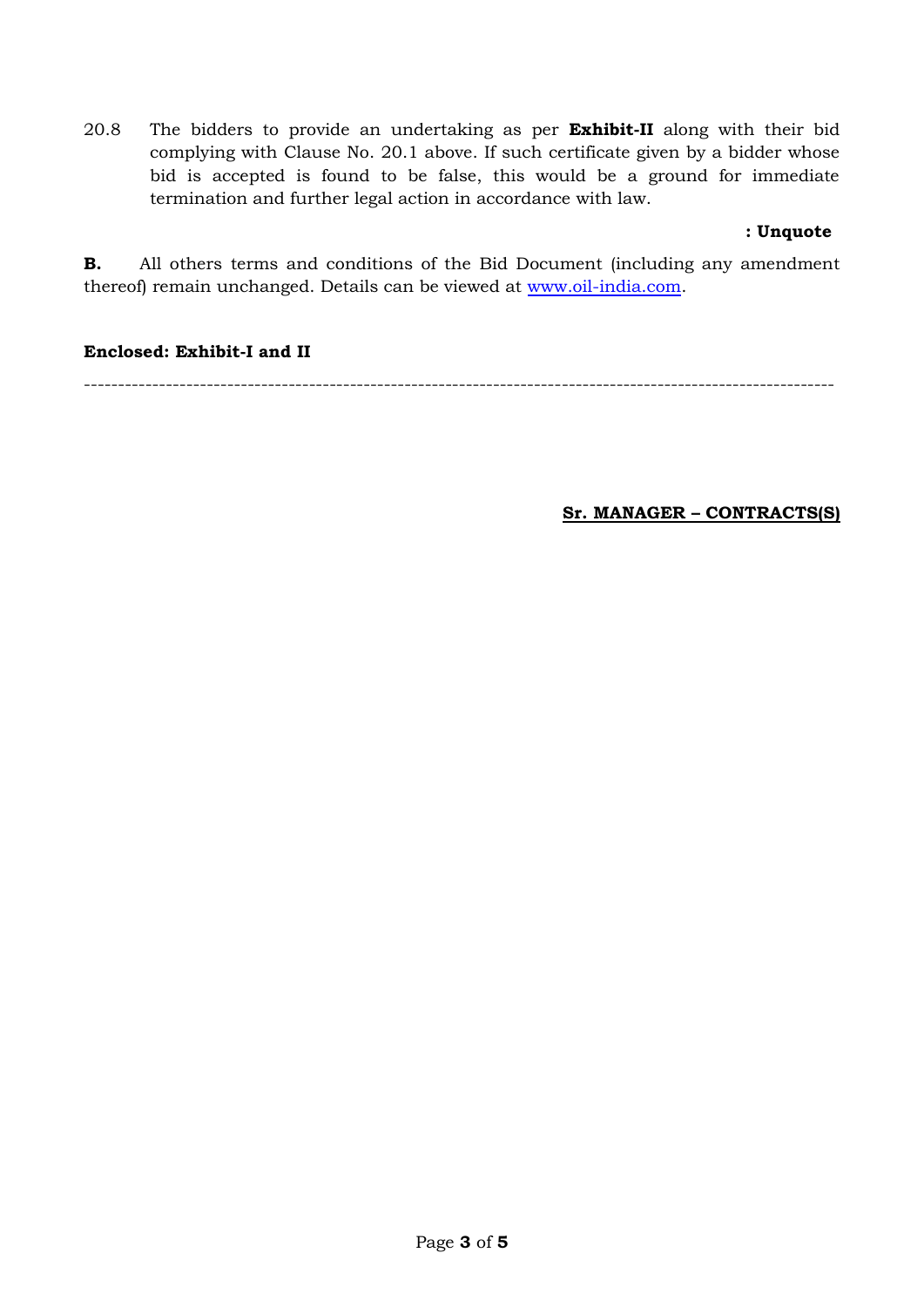#### **UNDERTAKING FOR WORKS INVOLVING POSSIBILITY OF SUB-CONTRACTIONG**

#### (REF. CLAUSE NO. 20.6 OF THE FORWARDING LETTER)

We, M/s \_\_\_\_\_\_\_\_\_\_\_\_\_\_\_\_, have read the clause regarding restrictions on procurement from a country which shares a land border with India and on subcontracting to contractors from such-countries, we certify that we are not from such a country/or if from such a country, has been registered with the Competent Authority and will not sub-contract any work to a contractor from such countries unless such contractor is registered with the Competent Authority. We hereby certify that we fulfil all requirements in this regard and are eligible to be considered.

Yours faithfully, For (type name of the firm here)

Signature of Authorized Signatory Name: Designation: Phone No. Place: Date: (Affix Seal of the Organization here, if applicable)